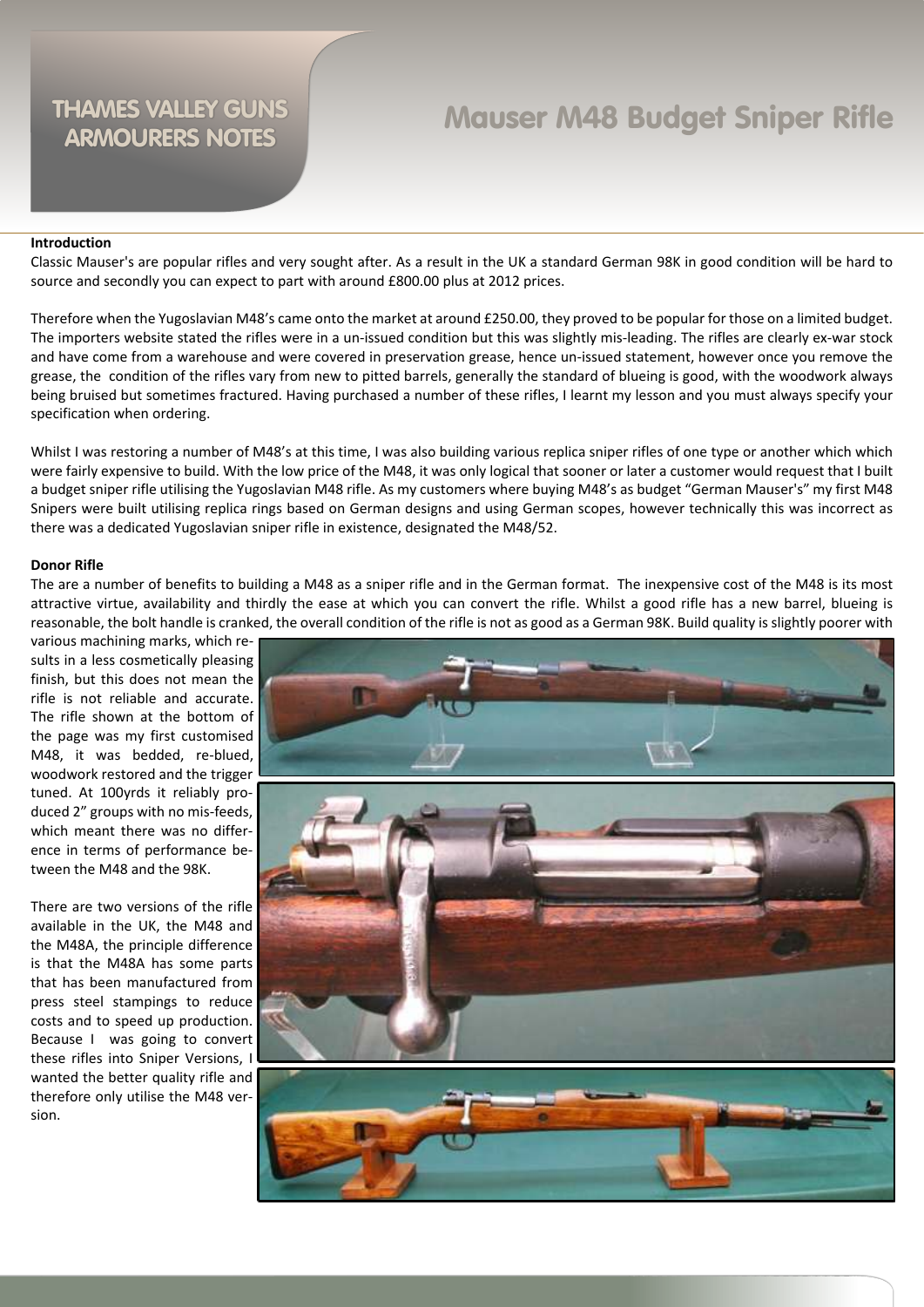## Mauser M48 Budget Sniper Rifle

Because the German format rifle was being built as a budget Sniper, this rifle is strictly a no frills rifle and to keep the cost to a minimum, I would, strip, degrease, polish, restore the woodwork, fit & align the rings, fit a suitable scope and function test - nothing else.

#### **Literature**

There are many publications concerning the Mauser rifle and probably one of the best is Mauser Military rifles of the world. However these are generic books dealing with Mauser's of all types including the M48. If you need more detailed information then one of the best books is Serbian & Yugoslavian Mauser Rifles by Branko Bogdanovic and published by North Cape Publications. It details all the various versions in detail including the sniper rifles.

#### **Turret Rings**

Accu-mounts in the US produce good reproduction turret mounts/rings for the M48 as can be seen to the right. There are of the split type which facilitates easy fitting and are well made.

Fitting them is not a simple case of using a portable hand drill, drilling and tapping. The rifle should be stripped, mounted on a milling machine bed and the barrel clocked to the bed. The rings should then be fitted so they are parallel with the bore and all this requires the skills of a good gunsmith/Armourer or toolmaker. In practice fitting these rings proved fairly complicated to fit as the holes for the mounting screws have to drilled and tapped at an angle and the rings clamped in such a way they would not move during the drilling process. The rings are fairly substantial in size and are only secured by two small screws each. Therefore I recommend a strong adhesive such as Loctite studlock 270. I had two other minor observations that you should be aware off; the rear left hand screw securing the scope ring had to be reduced in length to avoid it striking the clamp and there are no instruction for fitting.

These turret rings have certain other advantages, they have a seethrough capability allowing the use of your iron sights, there shear height allows you to fit a scope with the current bolt handle, they have the ability to allow you to remove your scope and refit it without having to re-zero and they have screw adjustment for windage built into the base, ideal for the scope shown below which only has elevation adjustment.

#### **Initial Range Test**

Any classic rifle you plan to fit a scope too, modern or otherwise it is an absolute must that you test fire to ensure its capability to shoot a tight group.

M48's are covered in preservation grease, so you must degrease the bore, chamber, receiver, bolt, bolt face and trigger mechanism to avoid any potential dangers. Ammunition for the test was 200gr FMJ bullets, Remington brass and 45.5gr of Vihtavuori N150, straight out of the Hornady reloading manual - nothing special. The rifle was shot from a bench, at 100yrds, using Ironsights and a bag, thereby taking some of the "human element" out of the equation.

The rifle was not zeroed and my first shots fell onto another target, so

using the other target to aim off I achieved the 3.5" group as depicted. If I discounted the very top round the group was considerably smaller, approximately 1.25". As the rifle was "off the shelve" still largely covered in preservation grease, I considered this very reasonable. Proof that these are capable and accurate rifles.



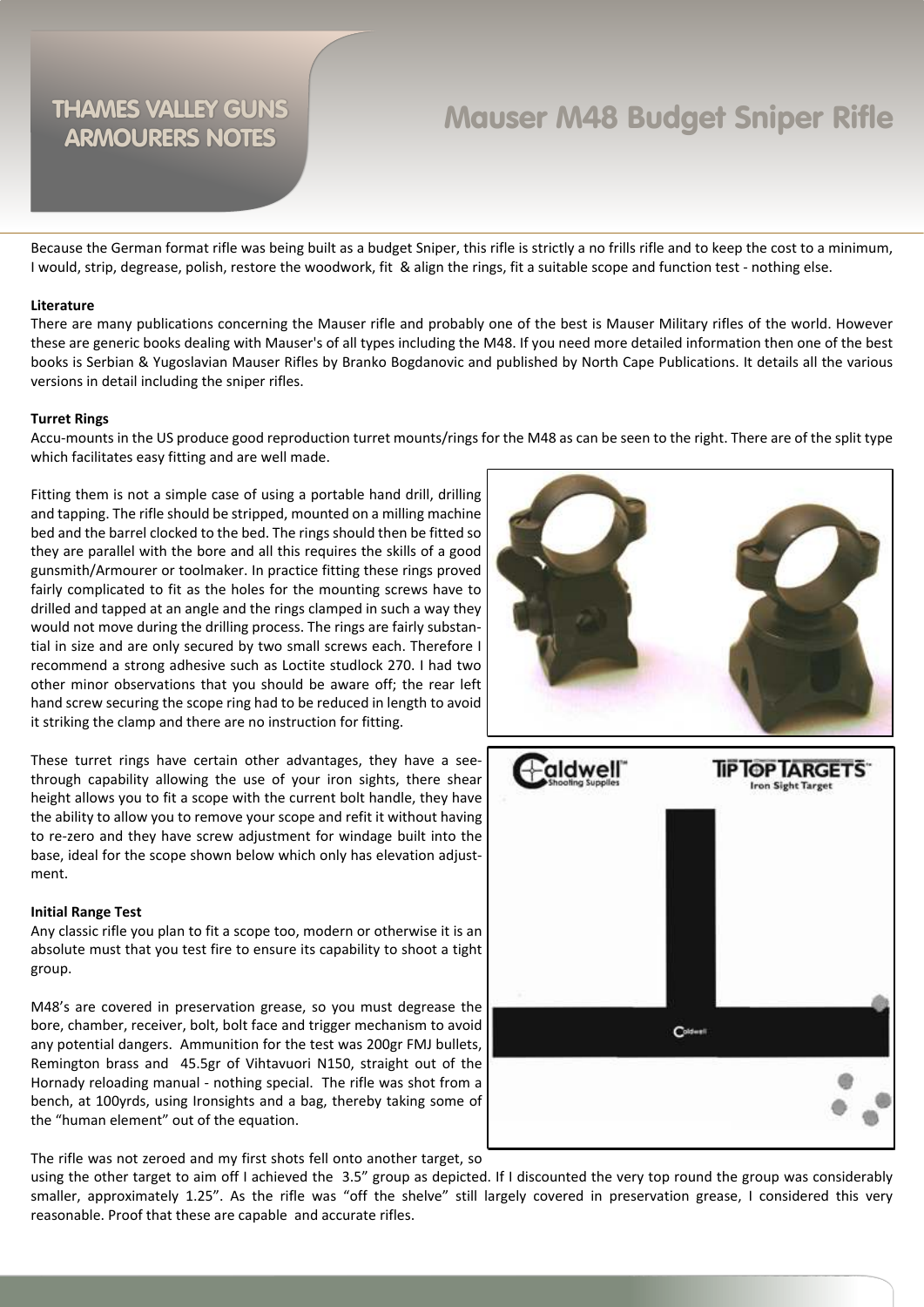## Mauser M48 Budget Sniper Rifle

#### **Scope**

The turret rings are 26.5mm but Accumounts supply 25mm inserts so you can fit a modern scope, if you wish. I had no intention of doing this, the rifle was being built in a German format so it is crucial you purchase a matching German steel tube scope. German WWII sniper



scopes are expensive and this rifle was being built on a budget so therefore I had to consider an alternative, such as a German scope from the 1950's, which have all the attributes of the WWII scope, just a little bit better. In this case I was going to fit a Wetzler Sornet as can be seen below.

I am unsure of this scopes history but if the Internet is to believed these Wetzler scopes were made for the Frankonia organisation around the 1950's and possibly by Schmidt & Bender. Either way they are reasonably priced, available, appear well made, they have a steel 26.5mm tube, No1 German reticule, x5 magnification and in the case of the Sornet a single elevation turret. An ideal replacement for an otherwise very expensive WWII scope.

#### **Action**

As with all my rifles, budget model or otherwise, the rifle is completely stripped, completely degreased, all the parts are polished thereby removing any debris, dirt or rust and the rifle rebuilt ensuring it has no fault and meets the original manufacturers specifications.

#### **Stock**

As this was a no frills rifle the only other work that was being applied was some TLC (tender loving care) to the woodwork. The woodwork on these these rifles varies from bruised, broken or fractured so it it worth making repairs if you intend to restore the wood.



As the rifle is completely covered in grease, this included the woodwork and so therefore I stripped of all the wood and the woods metal components. Degrease all the components and then restored the stock. The woodwork on this particular rifle was sound but bruised but as you can see from the above picture, the wood restored really well. The M48 stocks utilise Elm or beech and can be naturally very oily which is murder on abrasives and certain wood finishes will not cure, therefore you must apply a grain sealer to achieve a decent finish. Having said that the stocks I have restored so far have restored really well.

#### **Assembled Rifle**

The rifle assembled well with only one issue. The upper hand guard will not fit with the new rings fitted. Therefore you must remove approximately 3-4mm from the rear of the handguard and ensure there is no metal to wood contact. It is important because recoil will damage the handguard if you fail to adiust for this. Because this was a no frills rifle, I did not tune the trigger or



bed the action, which does have the advantage of reducing the build time considerably.

I checked the rifles headspace, firing pin protrusion and cycled some drill rounds through the action to ensure the rifle fed, extracted and ejected correctly. In cycling the action I also checked to ensure the bolt handle cleared the scope, which with classic rifles is something you must be cautious off.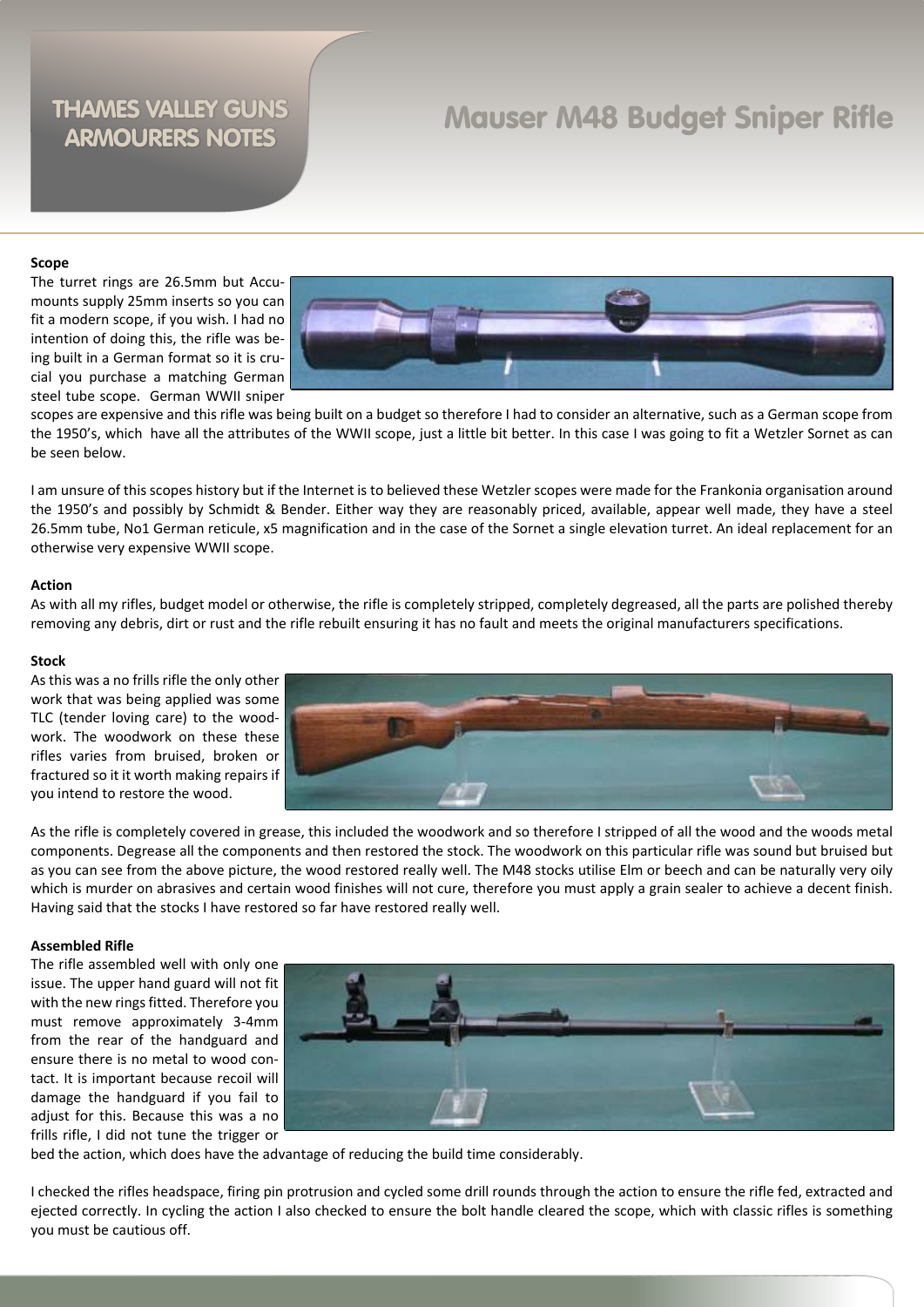## Mauser M48 Budget Sniper Rifle

As you can see from the pictures the rifle looked good but at the end of the day, "proof was in the pudding" and that meant a range and accuracy test.

Prior to any range test I utilise a laser to align the bore and the scope, this is a very cost effective method to reduce reduce your round count when zeroing. It also lets you test the rings and the scope adjustment mechanisms and identify any potential fault prior to a trip to the range where any repair work is limited.

This test did identify a problem in that the front ring sat too low or the rear ring sat too high, either way the scope sat low at the front and would not align with the bore. I rechecked and notified the manufacturer hoping they would have a solution. The response from the manufacturer was there was no problem. I had another set of rings and there were identical with the same problem. Now either my rifle had receiver dimensions different to those in the US or the rings are incorrect in some way but the fact was that I did not have the time, equipment to identify who or what was at fault, I simply needed a solution. The solution is to modify the steel 25mm inserts and pack the front of the scope up by approximately 1mm.

#### **Range Test**

The purpose of the test was to ensure the rifled functioned 100% but to also specifically test the following:

- 1. Stability of the scope
- 2. Scope rings and base
- 3. Accuracy

Shooting from a bench and rest the scope and rings functioned well with no obvious faults. I fired 20 rounds and nothing shook itself loose and there was no scope creep. I zeroed the scope and achieved a 0.94" group as shown on the right, which for a rifle which had not been "fine tuned" was pretty good.

I am currently building another rifle at the time of compiling these notes and it will be interesting if I can achieve a similar group with the next rifle or was this rifle a "one off" regards accuracy.

#### **Summary**

Below is the finished rifle. There is a tendency to reject these rifles because they are not German K98's and this is reflected in the market place, together with the price. This is a shame because whilst the overall engineering finish is not as good, these are capable rifles with and accuracy capability similar to the K98.

Bedded and tuned they are accurate as any military rifle of there type and era and quite frankly once the wood is restored it comes up really nicely and in many cases better than the 98. Therefore as a summary the low cost of the rifle coupled with the rifles good performance, makes this an ideal rifle to convert into a military WWII Sniper rifle.